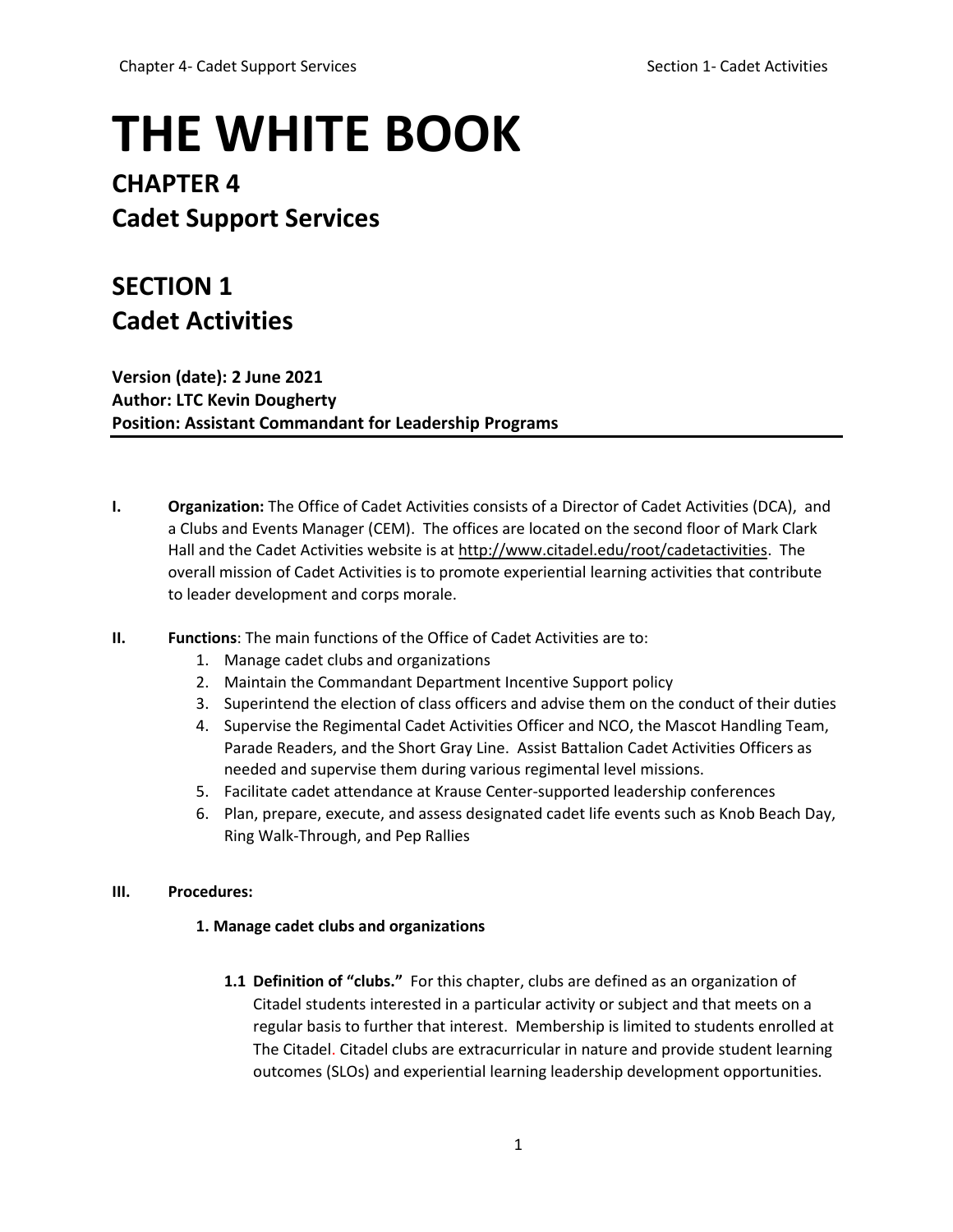("Club sports" are administered by the Department of Health and Human Performance, not Cadet Activities.)

- **1.2 Definition of "organizations."** Organizations are defined as a group of cadets that perform an official function for the Corps of Cadets but who operate outside of the cadet chain of command. These organizations include, but are not be limited to:
	- Class Officers
	- The Short Gray Line
	- Ring Committee
	- Parade Readers

Note: Organizations are not required to submit a charter, however they are subject to all the leader reporting requirements listed below.

- **1.3 Club Charters:** In order to be considered for sanctioning as an official Citadel club, the following is required:
	- a. At least 10 members.
	- b. An advisor who is a Citadel staff or faculty member or a non-Citadel volunteer approved by the CEM.
- **1.4 Club Forms**: Th club charter form and the volunteer form including ethical principles statement are available at the Cadet Activities webpage. All clubs must complete the club charter. The clubs/organizations whose advisors are not Citadel employees (*e.g.* campus ministry leaders) must complete the volunteer form as well.
- **1.5 Submission Deadline:** The advisor must submit the charter and all other appropriate paperwork to the CEM before 1 October each year in order to be considered in good standing. The CEM will submit a roster of clubs that are in good standing by 1 Oct to the Chief of Staff for his use in processing special orders. No official club activity can occur until this requirement is met. Requests after 1 Oct will be processed by the CEM on a case-by-case basis.
	- a. Official activity includes:
		- i. Requesting special orders or having an event put on the training schedule.
		- ii. Requesting meals or any other campus resources.
		- iii. Referring to the organization as having any sanctioned affiliation with The Citadel.
- **1.6 Off-Campus Activities:** Each club and organization must abide by the following: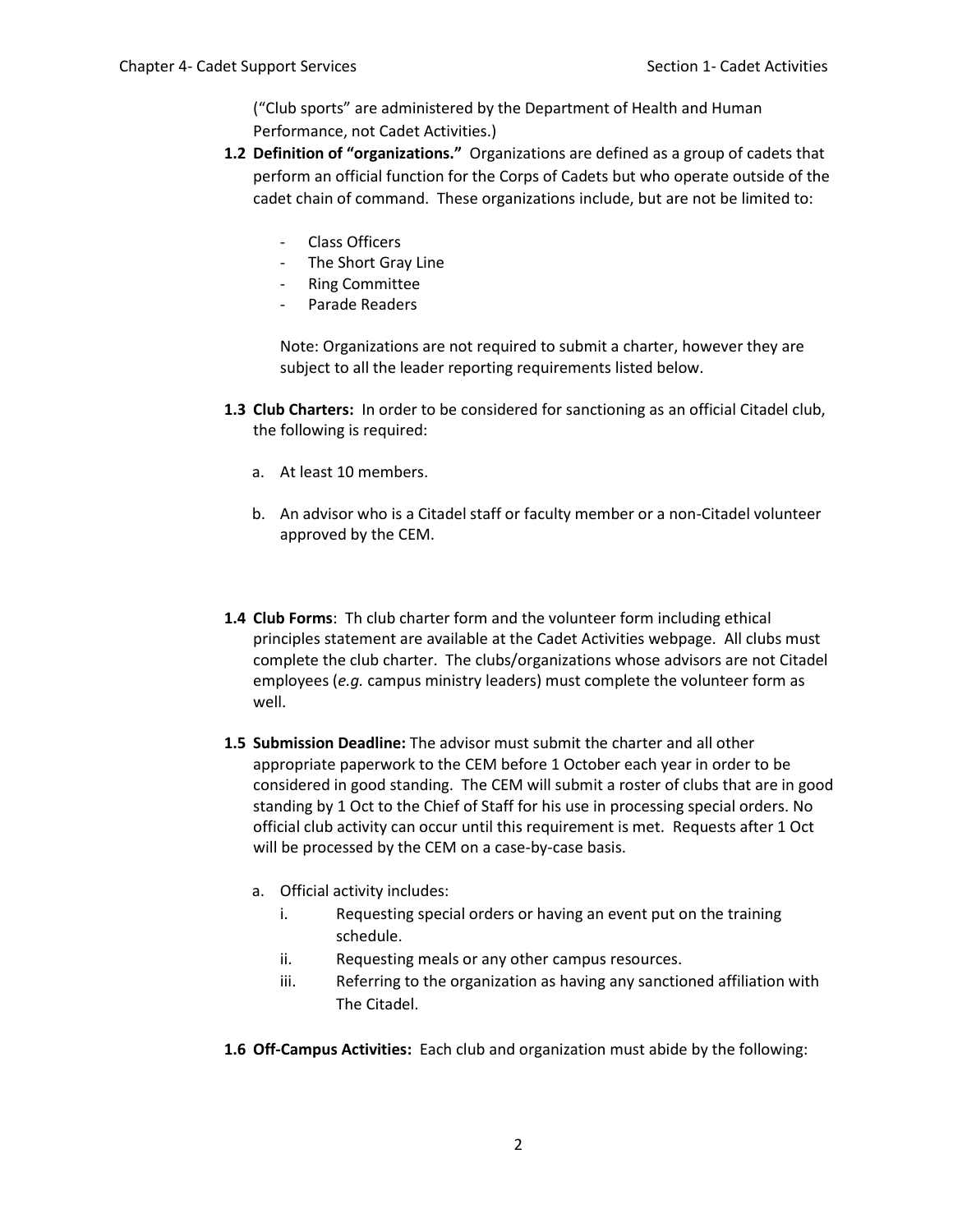- a. Unless approved by the Commandant, the regulatory cadet seasonal leave uniform will be worn whenever the club has an off-campus function or activity.
- b. There will be no overnights given solely by virtue of a club member's participation in an off-campus club activity earlier that day. Routine leave request procedures via the cadet's TAC apply in such cases.
- **1.7 Advisors:** Department heads will furnish advisors for those organizations falling under their jurisdiction. In the event that an organization is not sponsored by a department or does not currently have an advisor, the interested cadet can contact the CEM for advice in securing an advisor, but the ultimate responsibility for securing an advisor remains with the organizing cadet. Advisors serve as consultants and educators to the organizations and students they advise. The "Handbook for Advisors" provides detailed guidance for the execution of their duties. A few highlights are provided below:

# **1. Training Requirements:**

- a. All Full Time Employees (FTE), Salaried Temp (ST), Hourly Temp (HT), Adjunct Faculty (AF), and Graduate Assistant (GA) must be/remain current in all Mandatory Training required of their employment status (see Citadel Policy Memorandum 5-125, MANDATORY TRAINING POLICY), Dated 1 March 2018 for a list of required training).
- b. If not required for an employee's position classification or if an advisor candidate is not an employee with the Citadel, he/she must complete the following training classes on Lesesne Gateway (or thorough the Citadel Human Resource Department) and then maintain currency:
	- (1) Title IX and Sexual Misconduct: (Recertify every year)
	- (2) Cleary Act (CSA): (Recertify every year)
- c. Advisor candidates who do not have access to Lesense Gateway must contact the Citadel Training and Diversity Officer at the Citadel Human Resources Department to make arrangements to complete the required training.
- d. Advisors must provide proof of compliance with these training requirements to the CEM.

# **2. General Reporting Requirements:**

a. Experiential Leadership Development Learning Reports: Clubs provide excellent vehicles for cadet leader development, but their activity often occurs outside of the TAC's personal window of observation. Because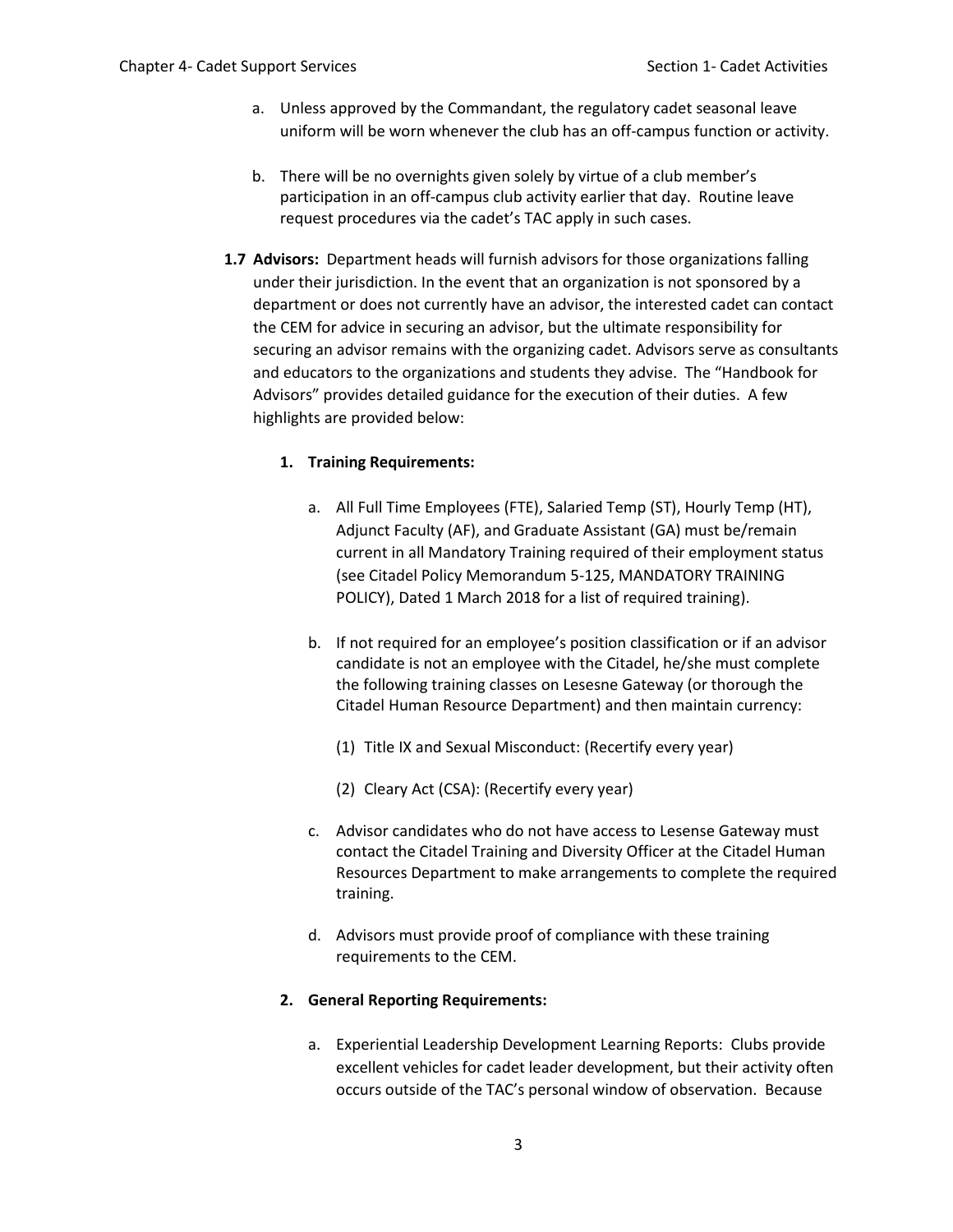the TAC is the integrator of the cadet's overall leadership development experience, it is important for the TAC to get feedback about the cadet's leadership activity from all sources; not just his or her own observations that are largely confined to the barracks and the military pillar. Feedback from the club advisors helps the TAC and the cadet to develop and follow an overall leader development plan for the cadet. A few reports have been designed to facilitate that purpose, but additional informal communication between the advisor and the TAC is welcomed and encouraged.

- (1) Each club advisor will ensure the completion of a leader development report each semester for every club officer/leader. The advisor must personally write the report on the club president (or otherwise designated cadet leader) and may personally write or delegate to the club president the authority to write the reports on each of the other club officers. A club may use the report listed on the Cadet Activities website or the advisor may develop their own unique leader development report and submit it to the DCA for approval.
- (2) The advisor will also make SPOT reports as necessary to provide feedback on the leader development of any club member. The Club Leader Development Reports and SPOT Reports forms are available on the Cadet Activities webpage.
- (3) Advisors will submit these formal reports to the DCA who will review them at the program level and then forward them to the cadet's TAC officer to use in their cadet leader development counseling.
- b. Miscellaneous Reports: In addition to the documents required by the CEM, advisors may be required to submit reports specified by the Chaplain of the Corps of Cadets, an ROTC or other Academic Department, or national headquarters as required.
- **3. Policies & Regulations:** Club advisors are responsible for ensuring that club activities comply with all applicable college policies and regulations.
	- a. Citadel policies are available on The Citadel Policies, Regulations, and Forms webpage.
	- b. Commandant Policies and Regulations are found on the Commandant's Cadet Regulations webpage.
	- c. Club advisors are required to review Chapter 4, Clubs/Organizations & Class Officers of the White Book at the start of each semester for updates and/or changes.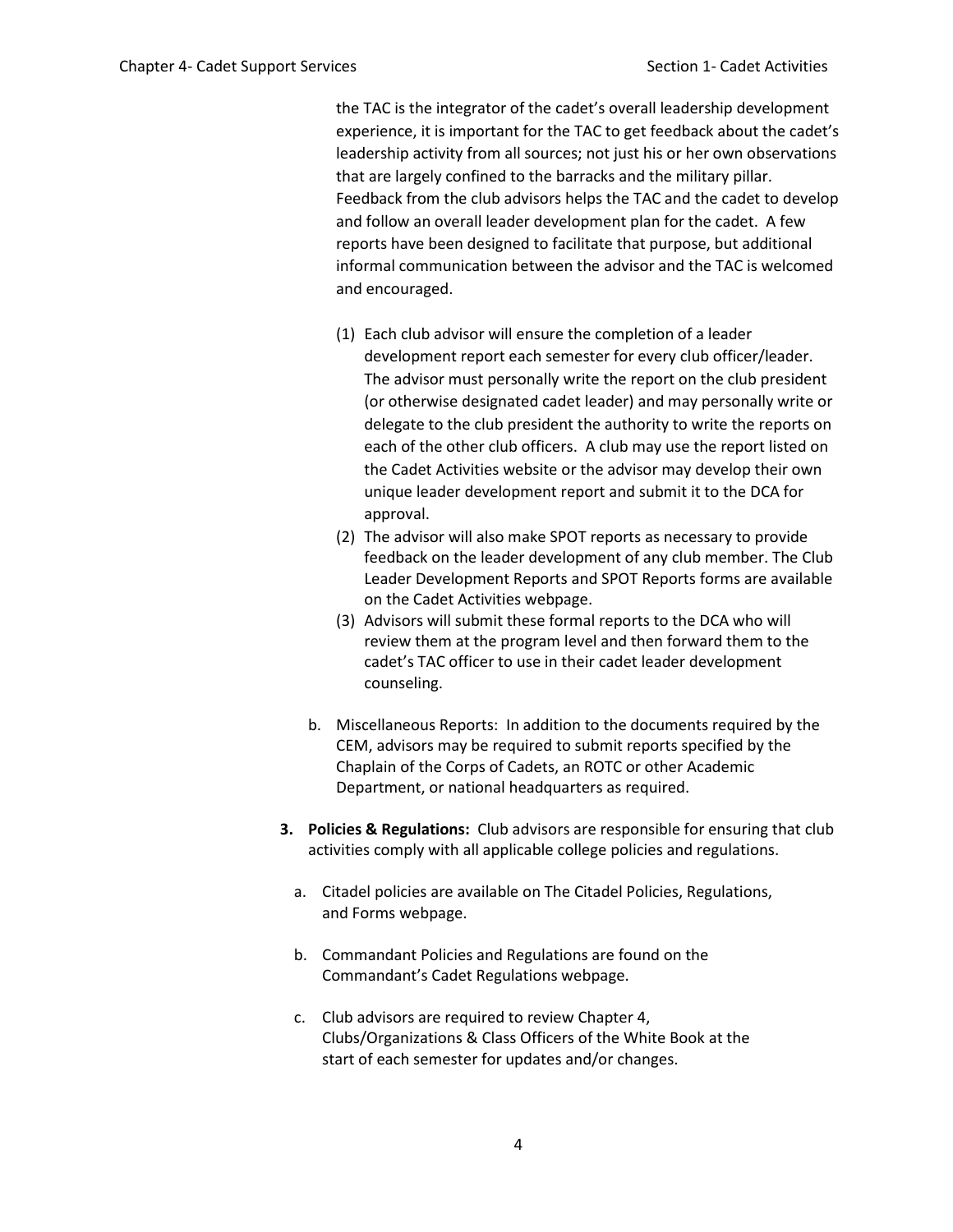- **4. Club Member Eligibility**: Club advisors will ensure that all members of the club or organization meet the eligibility requirements established in the club charter.
- **5. Changes to Charter**: Club advisors are responsible for reporting/submitting any changes to the club charter or its officers that occur during the academic year.
- **6. Financial Oversight**: Club Advisors are responsible for providing financial oversight. Refer to Section IV of this chapter for a more in-depth discussion on club finances.
- **7. Student Learning Outcomes**: In addition to promoting the specific Student Learning Outcomes associated with the organization, the advisor is responsible for contributing to the members' leader development as articulated in the Guide for the Leader Development.
- **8. Special Orders**: Club advisors are responsible for the submission of special orders for any meeting or event. Club advisors are also responsible for accounting for all members on special orders, to include writing PRs as necessary, and keeping the TAC and/or CEM informed of recurring accountability problems. Club advisors that do not have Lesense Gateway access will coordinate with the CEM who will facilitate the special order process.

# **1.8 Duties of the CEM concerning clubs**

- a. Preparing and maintaining an Advisor Handbook and establishing, maintaining, and executing the "Club Advisor Training Institute."
- b. Keeping records of all club annexes, leadership reports, and other documentation.
- c. Maintaining a current list of all sanctioned clubs of that academic year that assigns each club to the one of the four pillars: Academic, Character, Fitness, and Military.
- d. Providing Experiential Transcript inputs on all club leaders (president, vicepresident, secretary, treasurer) to the Registrar per her instructions and established procedures.
- e. Maintaining a status roster of each advisor's required Clery Act & Crime Reporting (CA), Title IX (TIX), Darkness to Light (D2L) and Club Advisor (AT) training.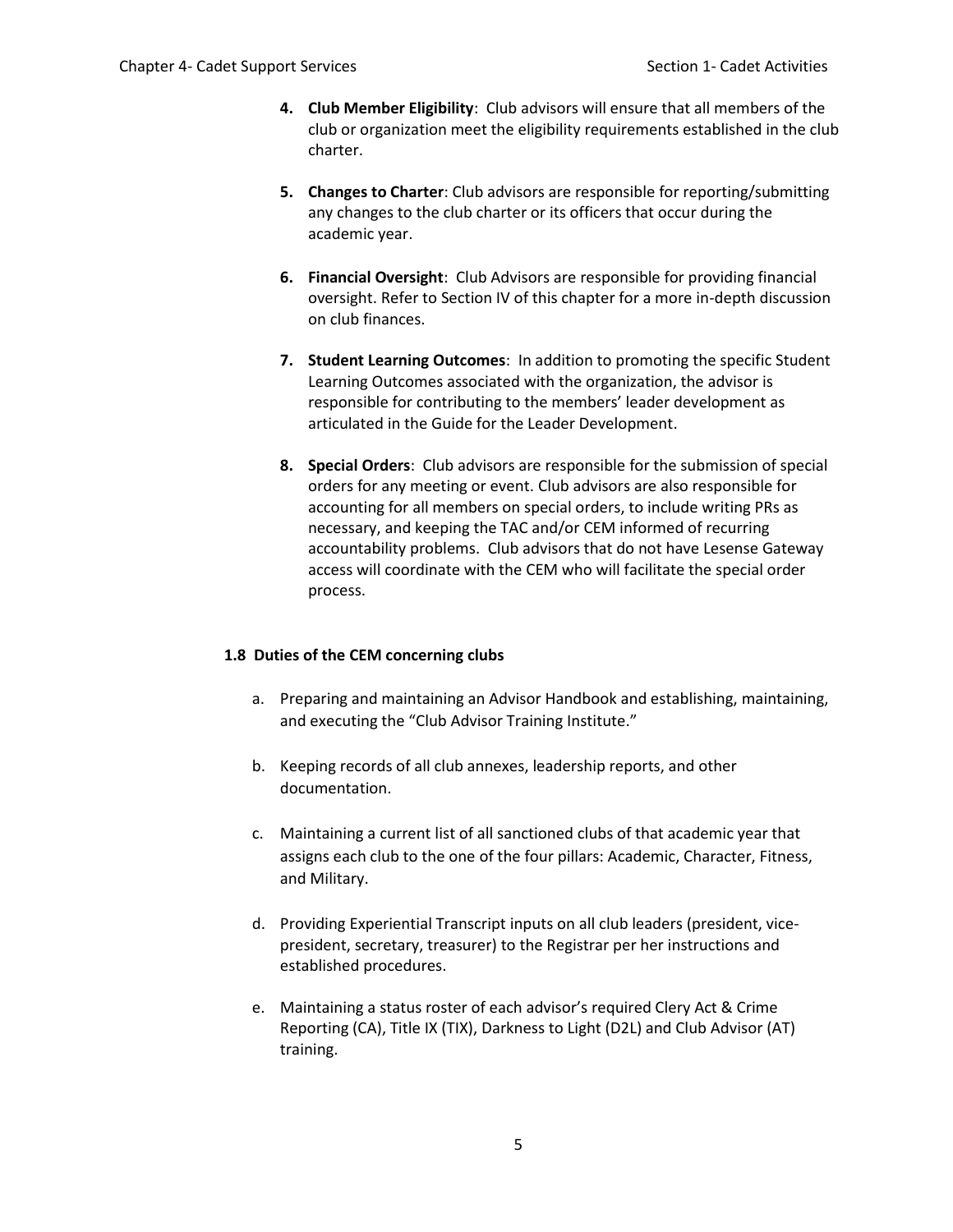f. Keeping the Commandant informed of any new clubs and significant changes to existing ones.

# **1.9 Financial Matters**:

## **a. Fundraising:**

- 1) All club and/or organization fundraising must be approved by the DCA on behalf of the Commandant.
- 2) The Request to Hold a Fundraising Event form is available on the Cadet Activities webpage.
- 3) The requesting organization must submit the fundraising request to the DCA thorough the CEM for approval no later than five business days before the event.
- 4) The club/organization must have a copy of the approved fundraising form present at the event. The SEM will maintain another copy of the form in the organization's file.
- 5) If a club wishes to use any Citadel logo or mark on a product they wish to sell, the club must follow The Citadel trademarks and licensing program guidance including what is stated at https://brand.citadel.edu/licensing/crafters-license/.
- 6) Any logistical support required for a fundraising event such as a room or tables will be coordinated separately by the requesting organization through the Director of Cadet Activities, Assistant Commandant for Operations and Training, or other appropriate office.

# b. **Financial Reports and Administrative Funds**:

- 1) The organization's treasurer will issue receipts for all funds received and spent, either in the form of dues from members or funds received from other sources such as fundraisers and provide a copy to the advisor.
- 2) All expenditures must be approved by club advisor.
- 3) The club advisor will conduct an annual review of the organization's financial records which will include all funds received and how they were spent, the beginning-of-the-academic year balance, and the end-of-theacademic year balance.
- 4) The advisor will give a copy of the review to the CEM at the end of the end of fall and spring semesters.

#### **1.10 Meetings During Duty Hours**.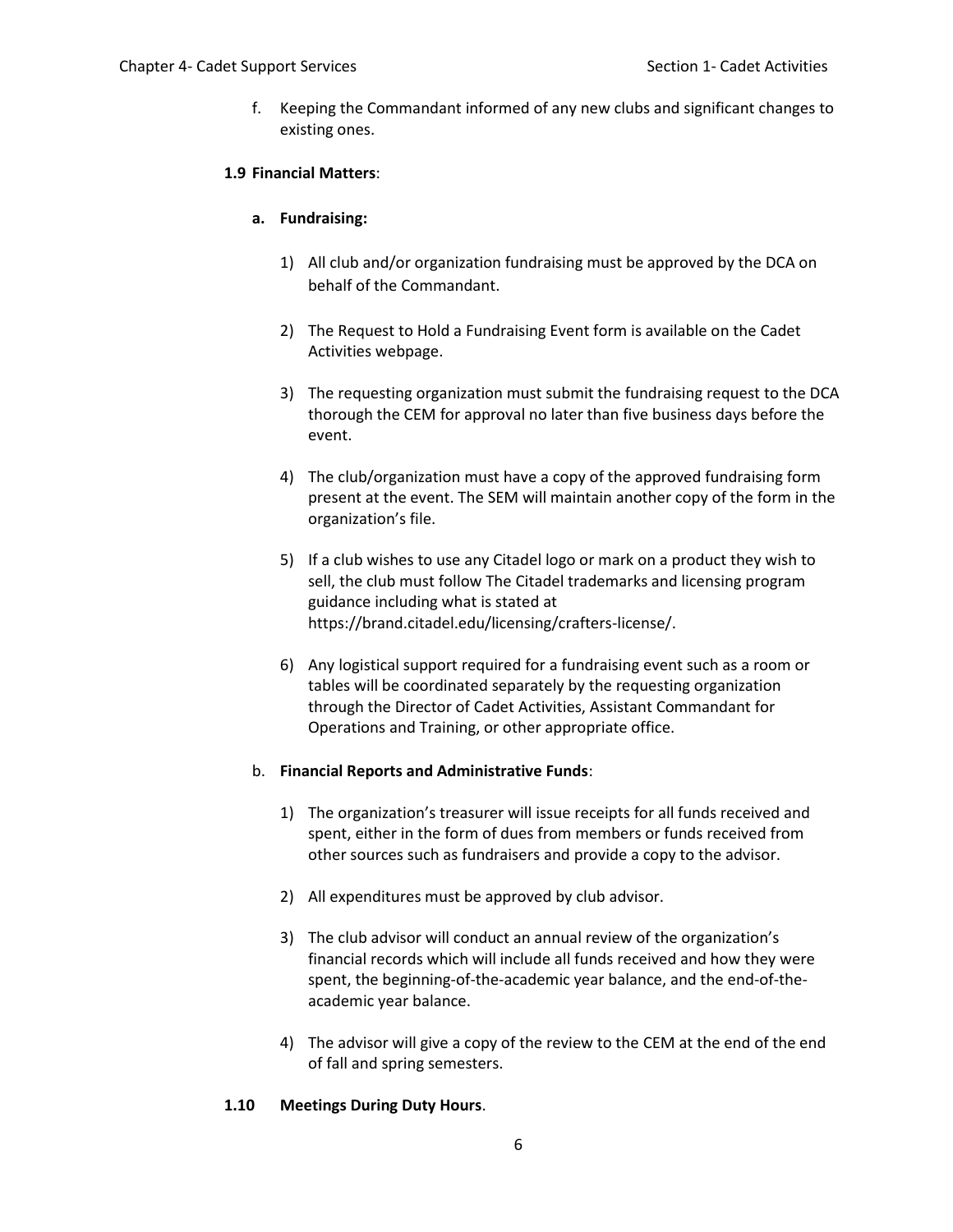- a. Club advisors are responsible for placing cadets on special orders for any club activity/meeting that occurs on duty time.
- b. Clubs may hold meetings during lunch periods with members whose schedule allows for such participation, but they cannot mandate attendance at a meeting that would deny a cadet his or her opportunity to eat in the mess hall.
- c. Club advisors request meeting spaces through the Event Management System. Se[e http://ems.citadel.edu/VirtualEms/](http://ems.citadel.edu/VirtualEms/) for more information.

# **1.11 Procedures for Club Patches:**

- a. Approval Authority: Requests for patch approval will be submitted only by the club advisor through the CEM and the DCA to the Commandant (or Sergeant Major acting on his behalf). Each request must include:
	- 1) A JPG file that clearly displays the artwork.
	- 2) A written request in memorandum format from the club advisor recommending approval that includes:
		- i. A brief statement about the meaning of each symbol and colors used.
		- ii. A statement indicating that all artwork is original and that there are no known trademarks being used in the artwork, or;
		- iii. If the patch uses a known trademarked logo, a statement that the club has obtained required approval to use the trademarked logo from the holder of the trademark holder.
- b. Approval Process:
	- 1) The CEM will consolidate all patch approval requests, screen them for compliance, and submit them to the DCA.
	- 2) The DCA will review these requests and will submit them with a recommendation to the Department Sergeant Major.
	- 3) If either the Sergeant Major or the Commandant disapproves the patch design, the DCA will notify the club advisor of the reason. The club advisor will have five business days to correct the specific issue. After that, the advisor will have to resubmit an entire new request.
- c. Patch Production: After the Commandant approves the new patch design, the club's representative will coordinate with the Tailor Shop or an outside source to produce the patch and make it available to authorized cadets. All costs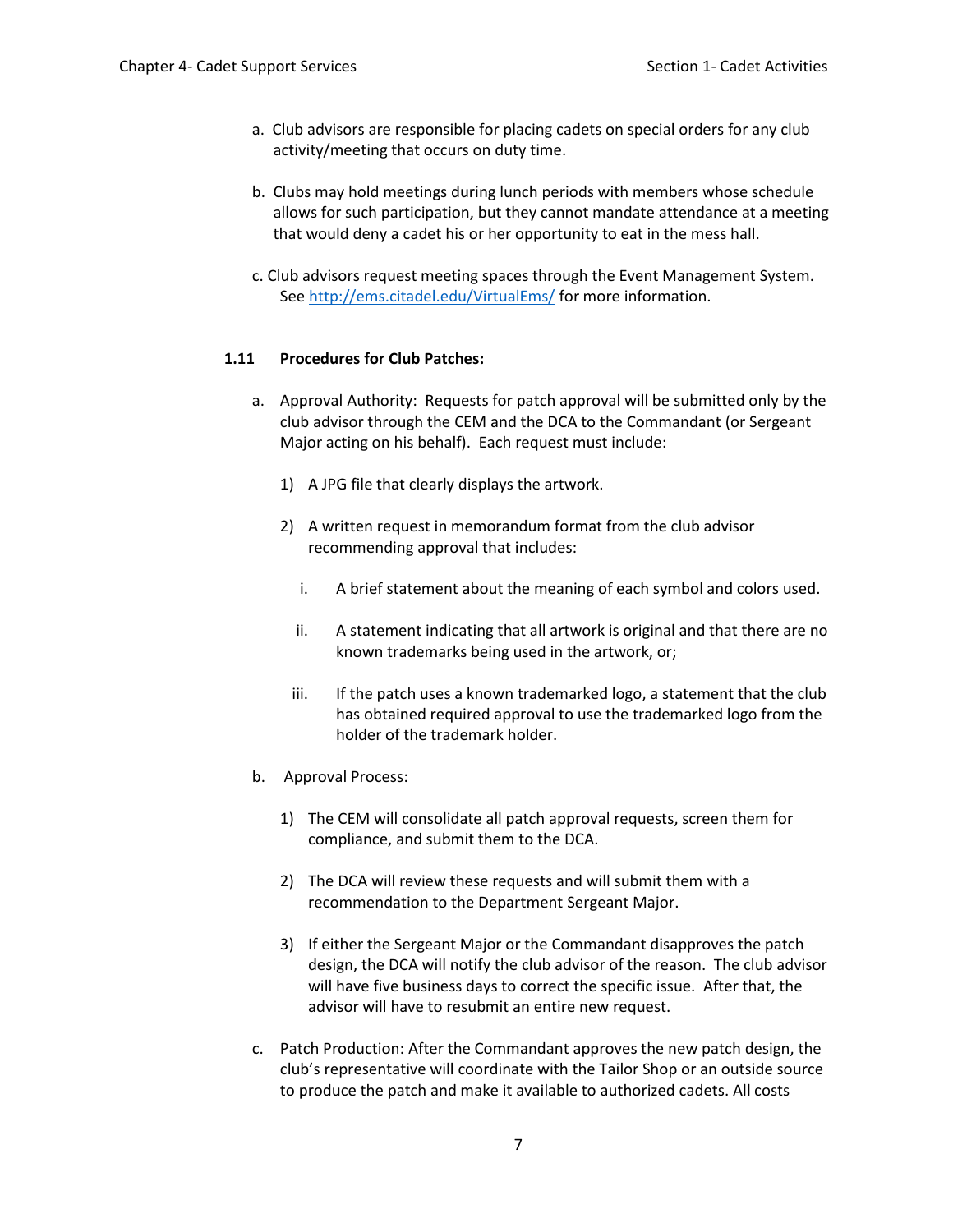associated with the creation of a new design and purchase of the patch will be the responsibility of the club and its members.

- d. General Requirements:
	- 1) Club patches may be no larger than 4"x4".
	- 2) Before designing a patch, check with The Citadel tailor shop and cadet store to see if there are any patches already in stock.
	- 3) Cadets requesting a patch be sewn on their field jacket must report to the Tailor Shop per procedures in the White Book, Chapter 7, Section 4. The cost of adding the patch to the field jacket is included in the cadet's tuition under alteration fee.
	- 4) Patches will be worn in accordance with the White Book Chapter 7, Section 4.
	- 5) A list of club patches approved for wear on the field jacket is available through the CEM.
	- 6) If the club loses its official standing, cadets will remove the patch from their uniform.

#### **2. The Commandant Department Incentive Support policy**

- **2.1 Concept**: The Commandant's Department receives numerous requests from cadets to lend Department support to worthy causes. To the extent that many of these requests include funds and/or incentives, the Department cannot agree to support them all and does not want to attempt to prioritize the worthiness of so many important projects. Instead, the Department believes that such prioritization is best accomplished by the cadets themselves. Therefore, the following guidance is established, whether the request comes from an individual cadet or a club:
	- a. **Battalion Level Events**: Each battalion commander may determine one project – either as an annual or a single event effort – to nominate to the Battalion TAC as worthy of receiving support by funds and/or incentives.
		- 1) The nomination will include recommendations for funding and/or incentive support that are within the BN TAC's discretion to award (e.g. money from the BN TAC fund, MRI excusal, order of march priority, etc).
		- 2) The battalion chain of command will directly coordinate these requests with their BN TAC, and the TAC will keep the Commandant informed.
	- b. **Regimental Level Requests**: The Regimental Commander may determine one project – either an annual or single event – to nominate to the Commandant as worthy of receiving support by funds or incentives.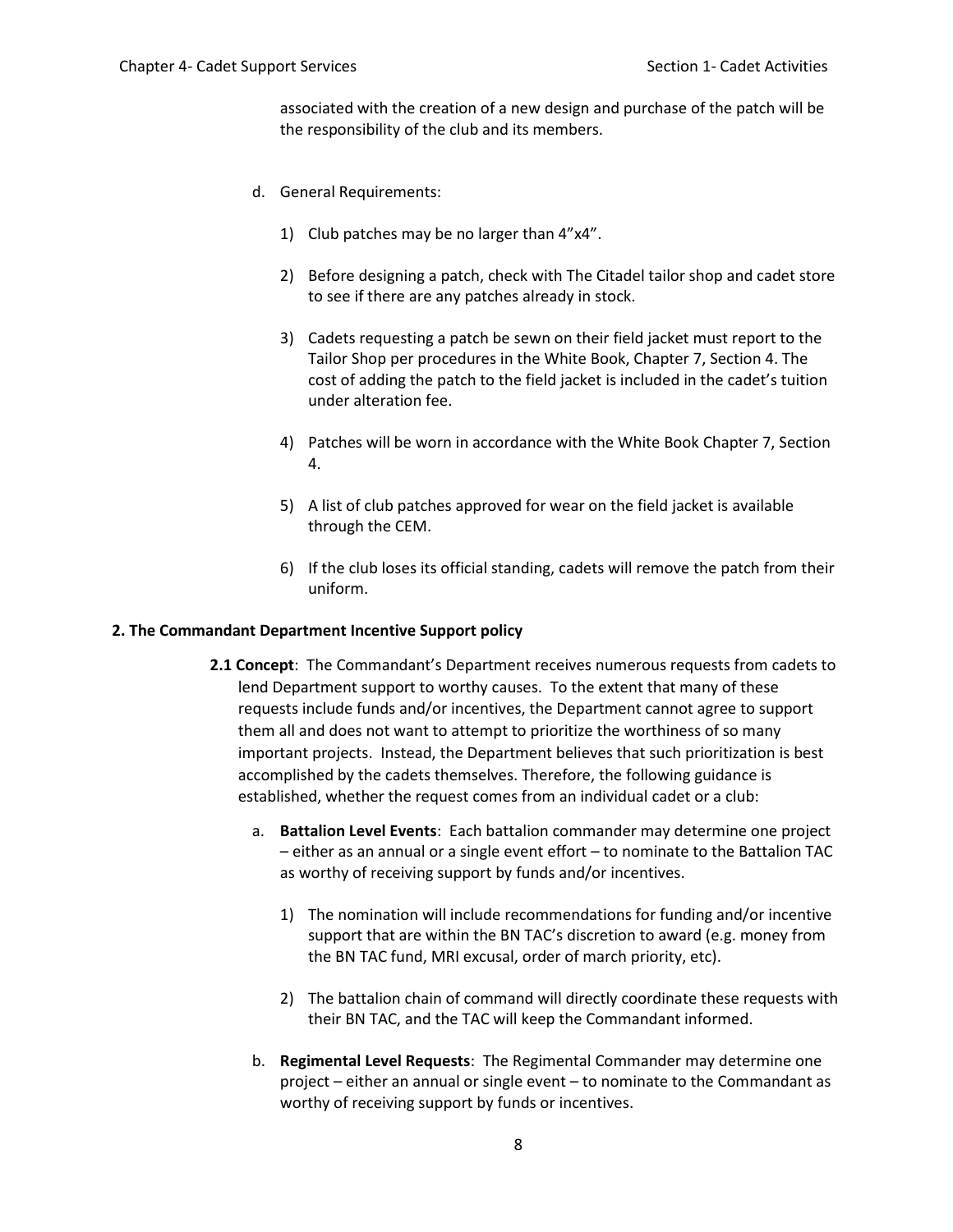- 1) The nomination will include recommendations for funding and/or incentive support that are within the Commandant's discretion to award (e.g. money from the Department, overnights, etc).
- 2) Once the Regimental Commander has chosen a specific event effort, he or she will coordinate with the RS TAC to develop a decision brief for Commandant approval.
- c. **Other Philanthropic Endeavors:** This policy does not prohibit cadets from initiating other philanthropic endeavors that do not include requests for funding and/or incentives so long as all other College and Blue Book regulations are followed.

# **3. The election of class officers and advise them on the conduct of their duties**

# **3.1. Eligibility, nomination procedures, and terms of office.**

- a. **Ca**dets desiring to run for Vice-President, Secretary, or Treasurer must possess a 2.0 cumulative GPA and be academically aligned with the class. Those running for President must possess a 2.5 cumulative GPA and be academically aligned with the class.
- b. Nominations for class officers will be taken by the ELC during the second and third full week in March.
- c. To be placed on the ballot for the position of class President, Vice-President, Secretary or Treasurer, the individual must obtain at least thirty signatures from classmates on the Nomination Petition. The Nomination Petition is available from the DCA NLT one week, and must be returned to the DCA at least 72 hours, prior to the elections.
- d. During the second semester, members of the rising sophomore class will hold elections for President, Vice-President, Secretary, and Treasurer. Winners of those elections hold their positions until the second semester of the next year when another election is held. Members of the rising junior class will hold elections for the same positions, but the winners of those elections hold their positions for life or until otherwise determined by their alumni class.

# **3.2 Elections.**

- a. Elections will take place the first two weeks in April and the DCA will announce winners within 24 hours of the closing of polls.
- b. Each candidate will electronically supply the DCA a personal statement and a photo of themselves at least one week prior to the election date.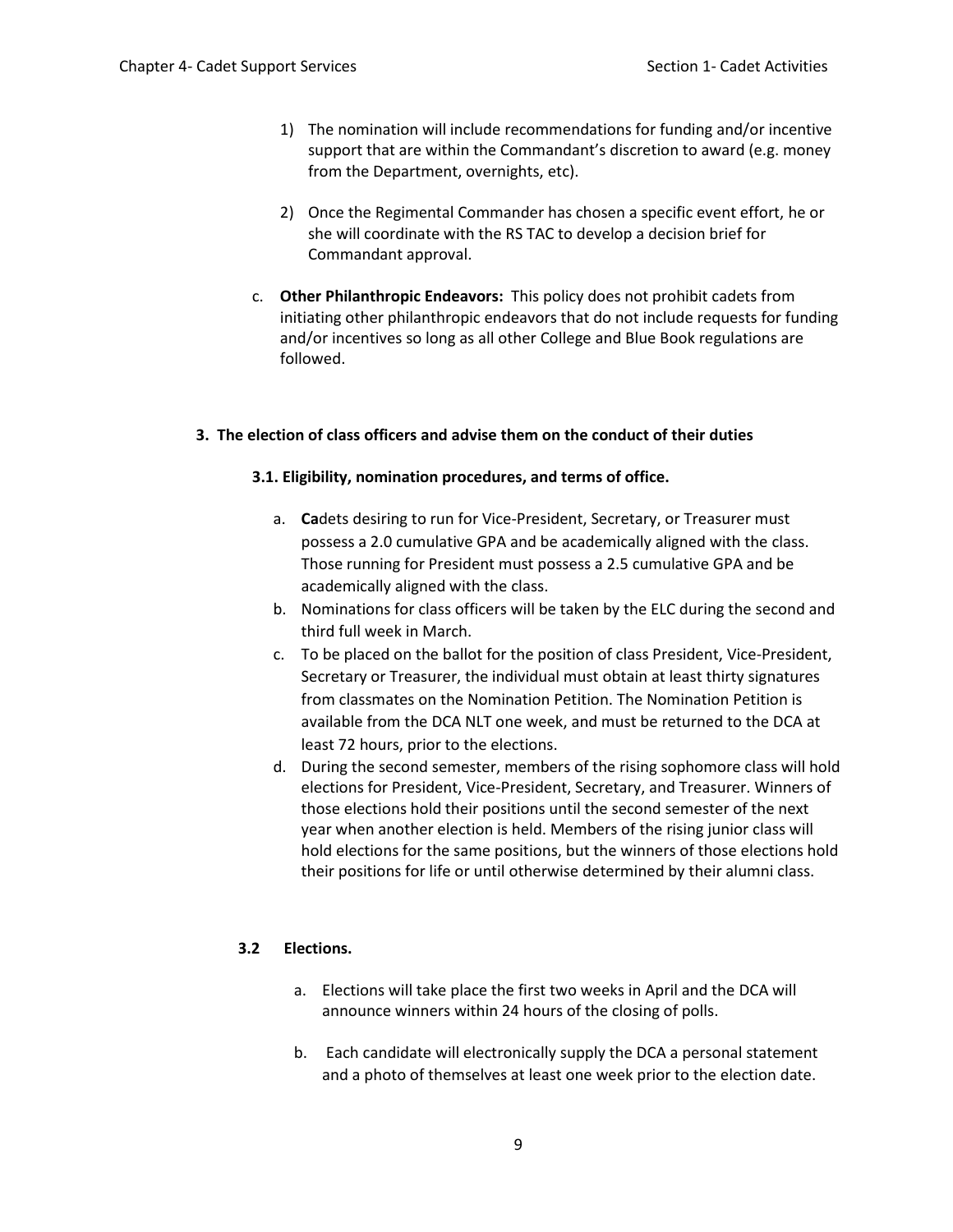- c. The DCA is responsible for announcing, conducting, and certifying cadet class elections.
- d. Elections will be held electronically through Institutional Research software for the designated classes.
- e. Voting results will be made available for those running to see once the winners are announced.
- f. Each class has the option to recruit a Citadel faculty or staff member to serve as their advisor. If this option is selected, the class President will submit the name of the advisor to the DCA upon identification of the advisor and his or her agreement to serve.

#### **3.3 Duties**

a. The duties of Class Presidents include regularly meeting with the DCA; serving as class liaison to the Office of Cadet Activities; representing their class to the President, Commandant and Regimental Commander; and assigning and supervising the duties of other class officers.

b. In addition to those assigned by the class president, Sophomore Class Officers have the following special duties and responsibilities:

**Recognition Day Dinner**. Upon election, the rising sophomore class officers are responsible for planning, preparing, and executing their class's Recognition Day dinner. Included in this responsibility is the selection of the "most influential upperclass cadet' in each company as outlined in the White Book, Chapter 1, Section 6, Annex Q. The newly elected officers will report to the Assistant Commandant for Operations and Training and the DCA for specific instructions. The outgoing sophomore class officers are required to mentor and assist the newly elected sophomore class officers with planning this event.

**Ring Walk-Through Ceremony**. The sophomore class officers will serve as readers, ushers, or other duties assigned by the DCA or C-I-C and will be present for the entire ceremony.

c. In addition to those assigned by the class president, Junior Class Officers have the following special duties and responsibilities:

**Ring Walk-Through Ceremony and Ring Hop**. The junior class president will serve as the C-I-C for the Ring Hop. All other junior class officers will support the Ring Ceremony as ushers or other duties as assigned by the DCA and C-I-C.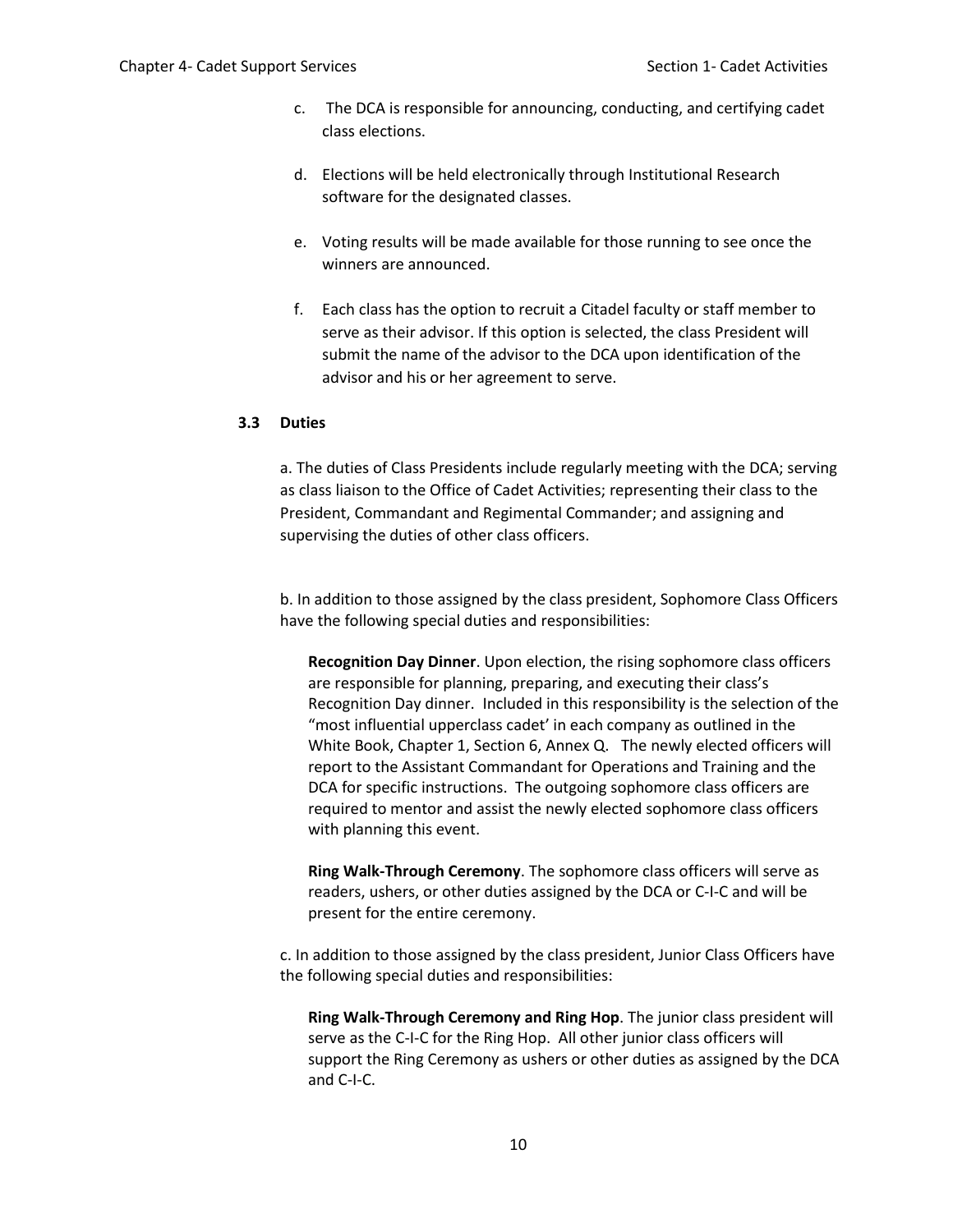**R. B. Pitts Memorial Award**. This award is given in memory of Cadet Ruben B. Pitts III, Class of 1963, to the second class cadet who is selected by classmates as showing the greatest concern for the well-being of others. The junior class officers will gather nominees from each battalion and conduct elections through the Office of Institutional Research to determine a winner and notify the Assistant Commandant for Operations and Training NLT 1 April. The junior class president will report to the DCA for specific instructions.

**Ring Chairman**. Before the beginning of final exams, the junior class officers will choose a rising senior to serve as the Ring Chairman for the following year and give the individual's name to the CEM as well as the ring coordinator in the Alumni Office. The Ring Chairman is responsible for liaising between the class and the Alumni Office Ring Coordinator, signing invitation letters, and introducing the ring presenters at the Ring Presentation (the event on Friday afternoon during Parents' Weekend where the seniors get their rings). The Ring Chairman has a brief part in the senior dinner and is the fourth one in line to walk through the ring at the Ring Ceremony.

d. In addition to those assigned by the class president, Senior Class Officers have the following special duties and responsibilities:

- 1. The president will
	- a. be second in line to walk through the ring at the Ring Ceremony.
	- b. give the commencement speech for his class. He or she will work with the Provost's office to find out the requirements. Should the senior class president complete his or her academic requirements and graduate in December rather than the following May, his successor will give the class president address.
- 2. The senior class president is overall responsible both the Ring Walk-Through Ceremony and the Ring Hop. The senior class president will form a Ring Committee to plan. prepare, execute, and assess both these events and will serve as the Committee Chairperson. In addition to interested volunteers, the following personnel will be members of the Ring Committee:
	- a. Regimental Cadet Activities Officer (Assistant Ring Committee Chairperson).
	- b. Senior Class Officers other than the President (duties as assigned by the Committee Chairperson)
	- c. Junior Class President (Ring Hop C-I-C)
	- d. Battalion Activities Officers (Chairs of the Ring Hop Entertainment, Facilities and Logistics, Publicity and Decorations, Food, and Photography Subcommittees)
	- e. Regimental Cadet Activities NCO (Ring Walk-Through Ceremony C-I-C)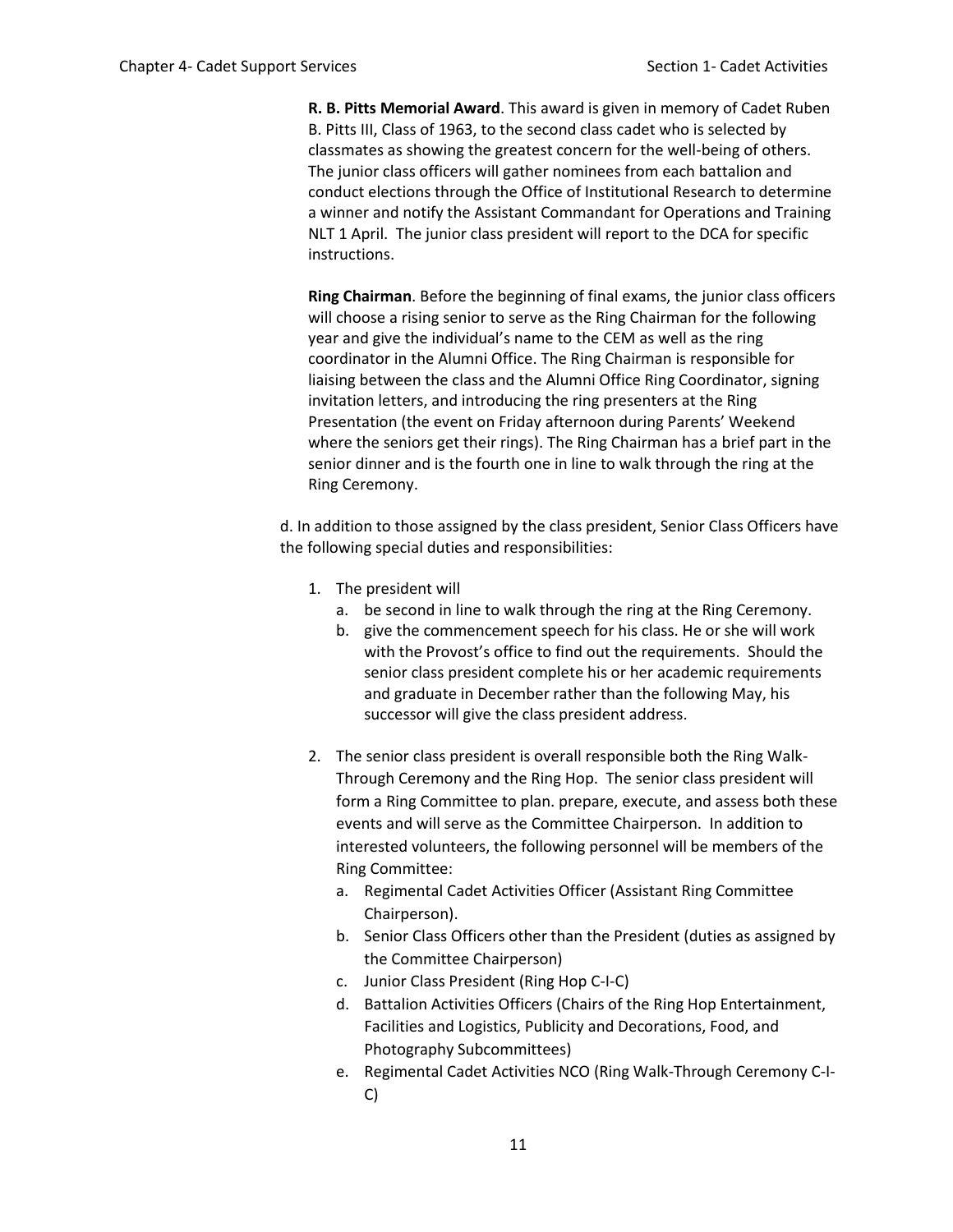- f. Junior Class Officers other than the President (Ring Walk-Through Ceremony duties as assigned by the C-I-C)
- g. Sophomore Class Officers (Ushers and other Ring Hop duties as assigned by the C-I-C)
- h. Parade readers (readers)
- 3.4 **Impeachment proceedings.** Officers may be impeached based on a lack of confidence from their classmates or a serious breach of conduct.
	- a. Lack of confidence.
		- 1) To call for impeachment of an individual member of a class officer, a cadet must report to the DCA and call for a vote of no confidence.
		- 2) The accuser must present the DCA with substantiation of why the officer may have lost the confidence of his or her classmates.
		- 3) The DCA will meet with the accused officer and afford him or her the opportunity to informally respond.
		- 4) If, after the result of this initial inquiry, the DCA believes the accusation warrants further action, he will call a class meeting in which the accuser will formally present his or her case and the accused officer will formally respond. Within twenty-four hours of the meeting, the DCA will arrange for an electronic vote through the Office of Institutional Research asking class members to vote yes or no as you whether or not the officer should be impeached on the specified grounds. Two-thirds of the total class (not just those voting) must vote "yes" for the officer to be impeached.
	- b. Breach of Conduct.
		- 1) Class 1 offenses: If a class officer is charged with a Class 1 offense, the member will be required to step down until the findings of the Commandant's board have been released. If found to have not committed the Class 1 offense, the officer will be reinstated in his or her position. If found to have committed the Class 1 offense, he or she will be permanently removed from office.
	- c. Honor Violations.

1) If charged with an honor violation that goes before the honor court, that class officer will be required to step down from his or her position until the verdict has been reached. If the Class Officer is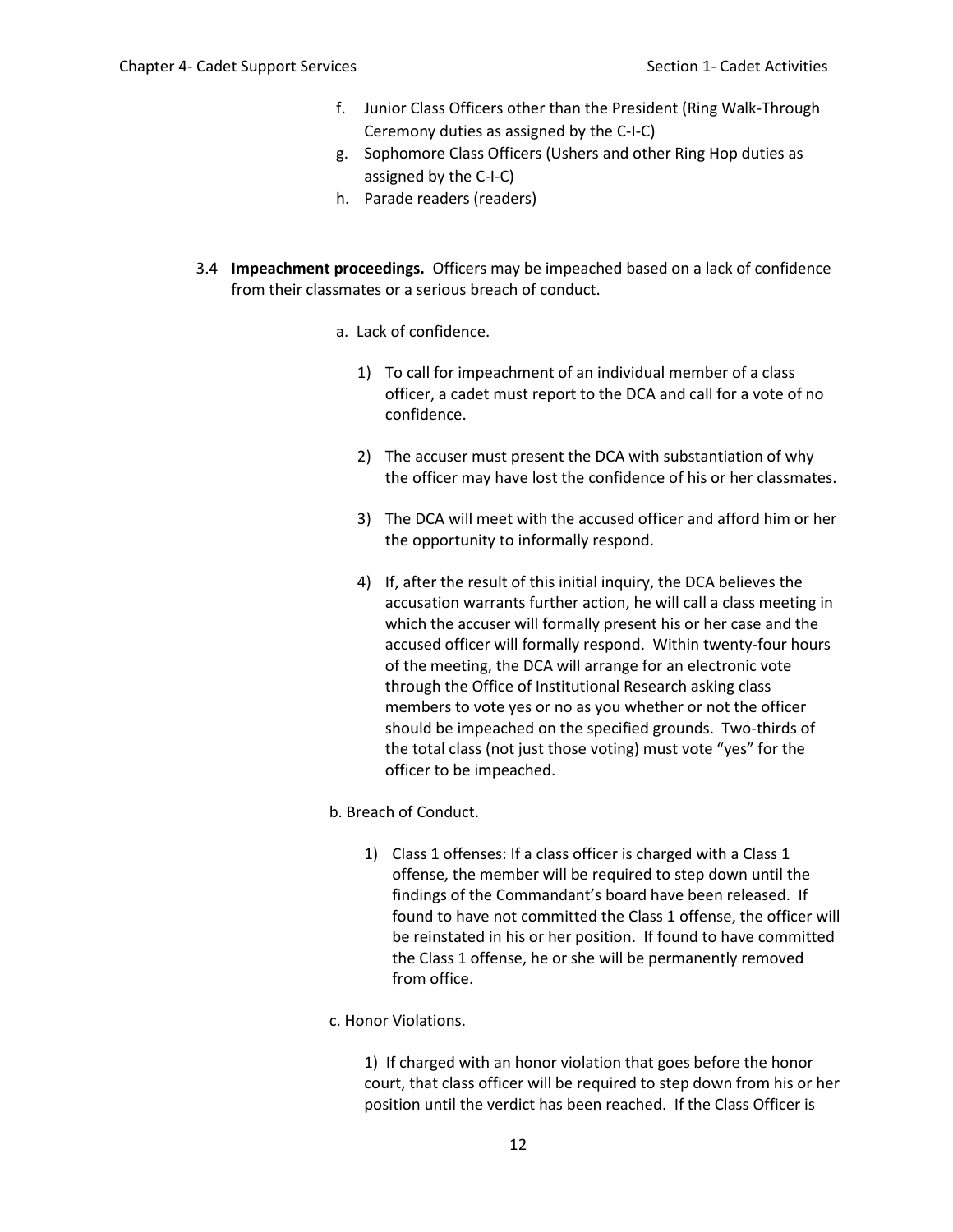declared not in violation, he or she will be reinstated. If found in violation, he or she will be permanently removed from office.

3.5 **Filling Vacant Class Officer Positions:** The vice-president automatically assumes the presidency if that office becomes vacant. The DCA will then initiate nomination procedures and hold a special election to elect a new vice-president. The DCA will also hold special elections if secretary or treasurer positions become vacant.

#### **4 Regimental Cadet Activities Officer and NCO, Mascot Team, and the Short Gray Line**

a. **Regimental Cadet Activities Officer and NCO**. The duties of the Regimental Cadet Activities Officer and NCO and the Mascot Team are described in the Officer and NCO Guides. They receive preliminary training during Reconstitution Week and guidance and supervision for specific missions from the Office of Cadet Activities.

**b. Short Gray Line.** The mission of the Short Gray Line (SGL) is to promote corps and fan spirit, participation, and support for football games and other events. They are part of a coordinated effort that includes the Band, cheerleaders, mascot handlers, and others.

- 1) The DCA is responsible for the overall mission success, selection, training, and conduct of the members of the SGL.
- 2) The CEM is the staff advisor for the SGL and will conduct training and direct supervision of the SGL IAW the guidance and directives of the DCA.
- 3) The Regimental CAO is the SGL leader and is responsible for the conduct and performance of the members of the SGL during the course of their duties.
- 4) The standing SGL members are the Regimental and Battalion CAOs and the Regimental CA NCO. In addition, the Regimental COA will designate up to five temporary members that will rotate each game.
- 5) Selection of non-standing members: The Regimental COA will submit the names of proposed temporary members to the CEM for approval NLT noon of the Wednesday before the game and will put non-standing members on special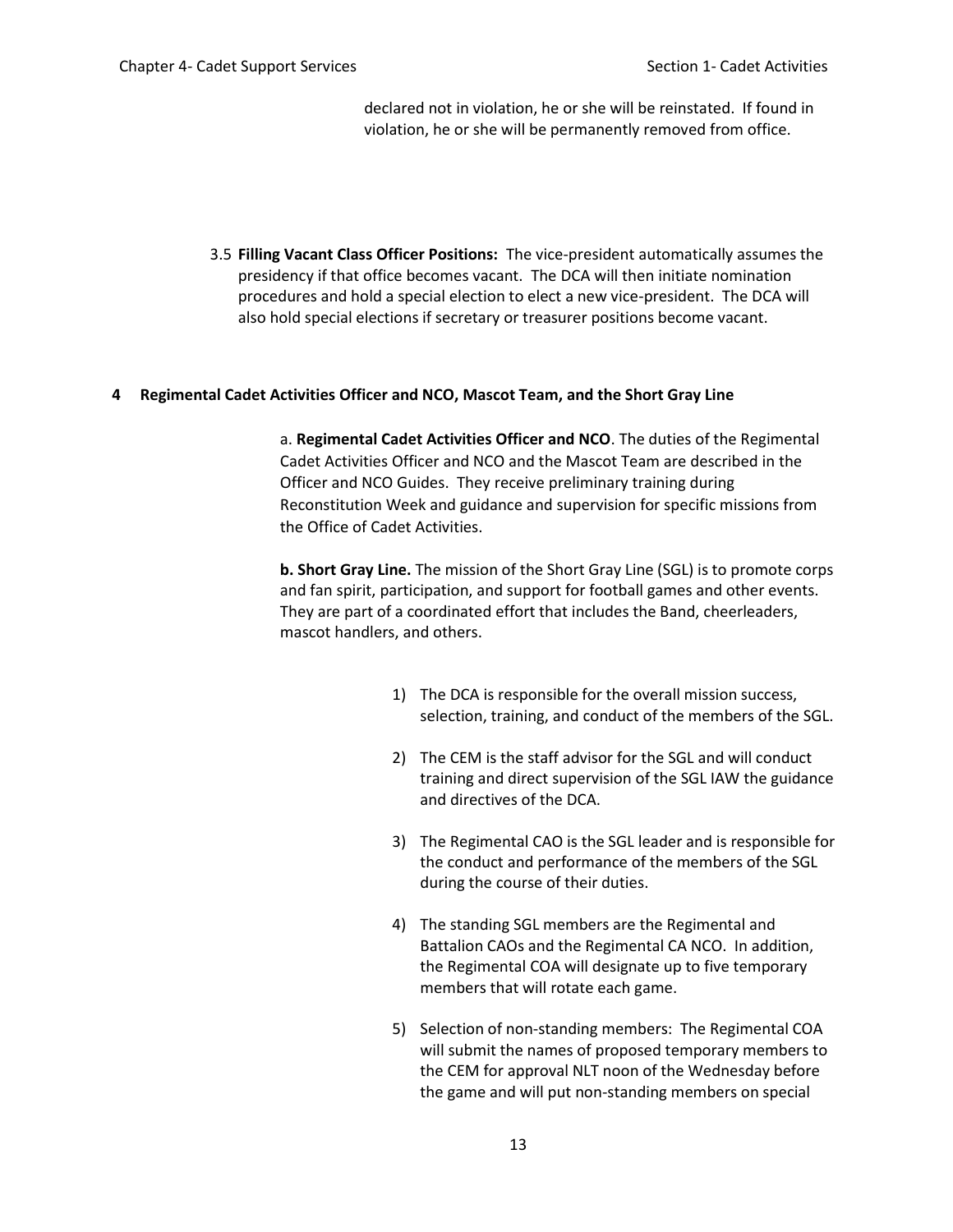orders. It is the Regimental COA's responsibility to ensure the temporary members are trained on this SOP.

6) The SGL is required to abide by the following standards of conduct and operation:

> SGL is a required duty of all CA officers and CA NCO, and the DELCA is the approval authority for any exceptions. Requests for exceptions must be submitted through the Regimental CAO and CEM by noon the Wednesday before the game.

> The SGL uniform for seniors is blue seersucker pants, white dress shirt, and boat shoes (Sperry type). Female members may wear pants or skorts. The CA NCO will wear a light blue dress shirt. Tasteful Citadel hats and sunglasses may be worn as well.

The SGL is not exempt from any of The Citadel's rules and regulations, including those that prohibit the consumption of alcohol on campus (which includes the campus controlled tailgate areas) and the ones about general leave. The Regimental CAO will ensure all SGL members are sober and report any who are not to the Assistant Commandant for Leadership Programs or DCA.

SGL members are on duty from two hours before kickoff until the end of the game. For the first 75 minutes they will circulate among the on-campus tailgates in the vicinity of the stadium, remaining no longer than ten minutes at any one tailgate.

The SGL will line the Corps march-on route to assist the crowd in welcoming the corps, and once the corps passes, immediately report to the stadium to assist with Block C operations. The SGL will also assist in ushering knobs off the field to their seats. POCs for Block C operations are the Cheer Coach and the Commandant Operations & Training NCO.

During the game, the SGL place of duty is in front of the corps except when on specific spirit missions to rally the crowd in other parts of the stadium. During halftime, SGL cadets follow the same halftime rules as the rest of the corps.

The SGL is responsible for the surfboard event during the football game. The SGL Leader will coordinate this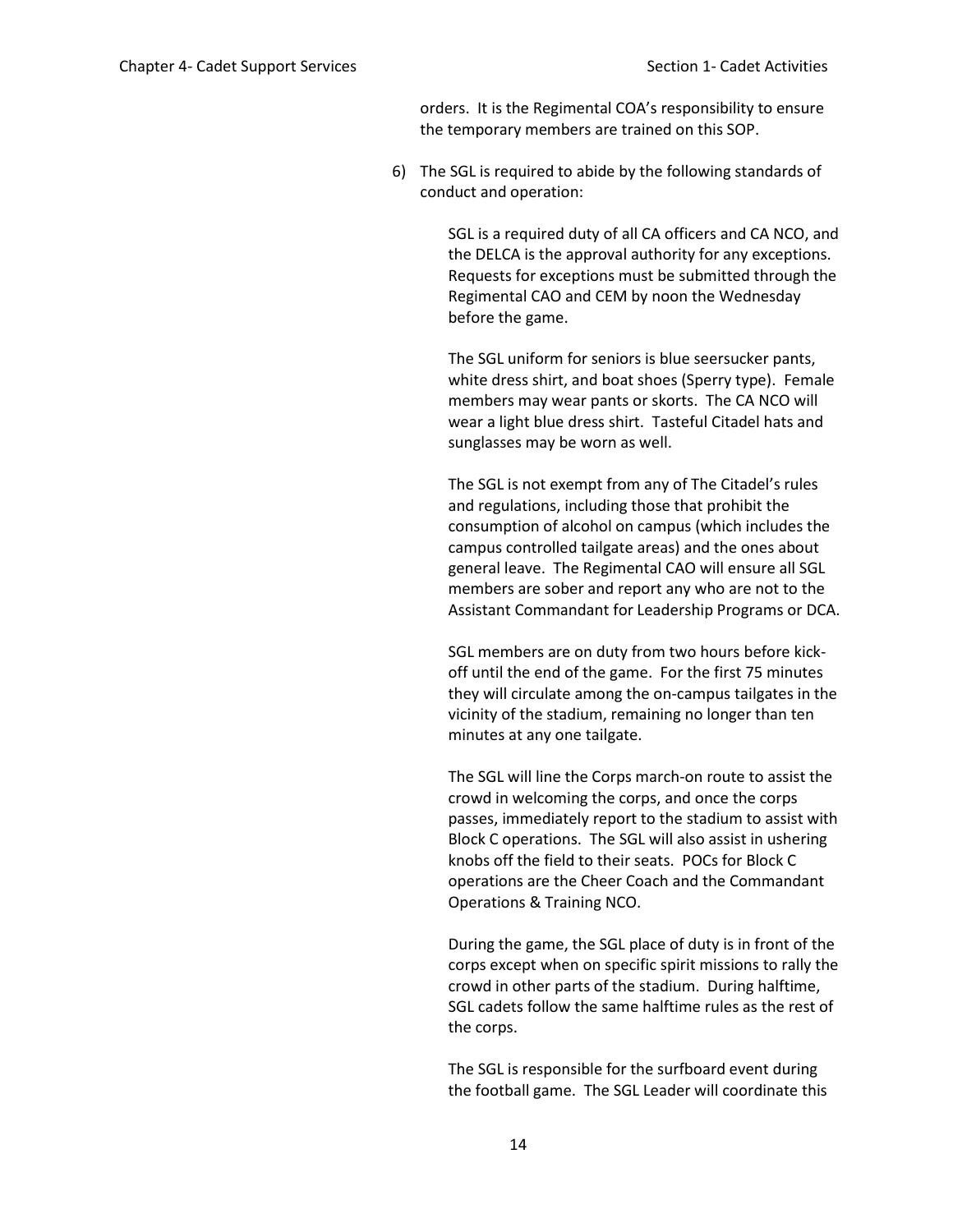event with the Band Director NLT noon of the Wednesday before the game to ensure synchronization. He will also coordinate for a rider and notify the CEM of who that will be NLT noon of the Thursday before the game. During football season, the surfboard will be kept by the Regt CAO or CA NCO in their room. After the season, the CEM will keep it in her office. The Regimental COA is responsible for the maintenance and repair of the board and will coordinate with the CEM for any supplies or expenses.

#### **5 Cadet attendance at Krause Center-supported leadership conferences**

a. Selection and Administrative Requirements.

In most cases, opportunities for cadet attendance at leadership conferences will be forwarded by the Executive Director, Krause Center to the Assistant Commandant for Leadership Programs for action. The Assistant Commandant will solicit nominations through TACs and forward the consolidated list to the Krause Center Program Coordinator. The Program Coordinator will direct the attendees to report to her for administrative and logistical instructions.

b. Trip Report and Student Excellence Conference Responsibilities The Assistant Commandant will direct the attendees to report to him for experiential learning instructions. These experiential learning instructions will include the requirement to prepare a trip report that addresses learning outcomes specific to the particular conference. Within two weeks of returning from the conference, the attendees will report to the Assistant Commandant to turn in and discuss their trip report. The Assistant Commandant will consolidate the trip reports and distribute them as appropriate, but will always provide the Krause Center a file copy. The Assistant Commandant will also provide the cadets instructions about how to present their conference experience at the Student Excellence Conference. The cadets will be required to prepare a visual aid and have it approved by the Assistant Commandant; report to the Director, Public Speaking Lab for advice, coaching, and rehearsal of how to orally communicate their presentation; and report to the Associate Director of Cadet Leadership Programs, Krause Center for specific instructions about their participation in the Student Excellence Conference.

#### **6 Designated cadet life events such as Knob Beach Day, Ring Walk-Through, and Pep Rallies** 6a. Knob Beach Day is conducted at the end of Challenge Week IAW an

oporder published and posted on the Cadet Activities webpage